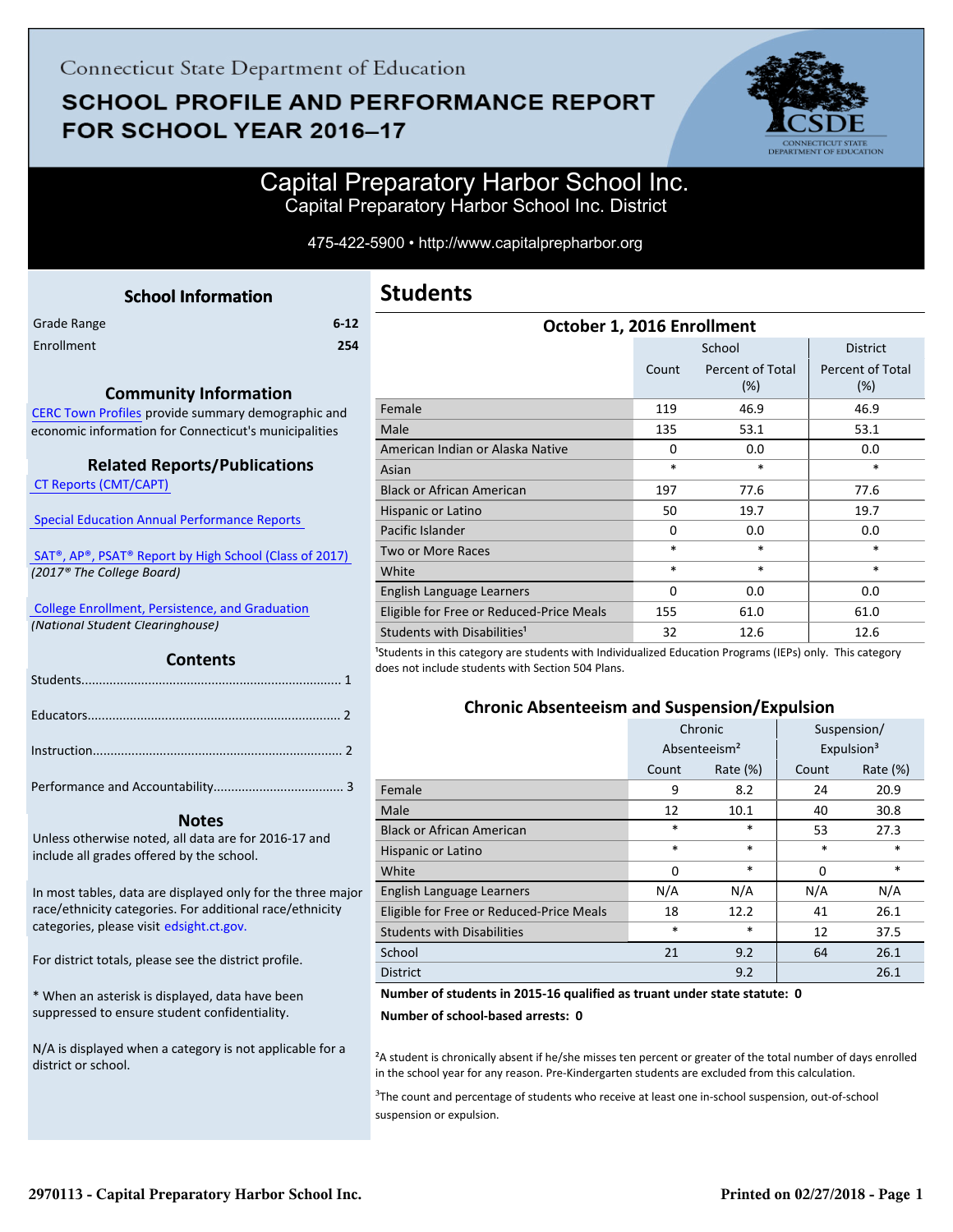### **Educators**

|                                                           | <b>FTE</b> |
|-----------------------------------------------------------|------------|
| <b>General Education</b>                                  |            |
| <b>Teachers and Instructors</b>                           | 9.0        |
| Paraprofessional Instructional Assistants                 | 0.0        |
| <b>Special Education</b>                                  |            |
| <b>Teachers and Instructors</b>                           | 1.0        |
| Paraprofessional Instructional Assistants                 | 0.0        |
| <b>Administrators, Coordinators and Department Chairs</b> |            |
| School Level                                              |            |
| Library/Media                                             |            |
| Specialists (Certified)                                   | 0.0        |
| <b>Support Staff</b>                                      | 0.0        |
| Instructional Specialists Who Support Teachers            |            |
| Counselors, Social Workers and School Psychologists       |            |
| <b>School Nurses</b>                                      |            |
| Other Staff Providing Non-Instructional Services/Support  | 0.0        |

| <b>Educators by Race/Ethnicity</b>         |          |                         |                         |  |  |
|--------------------------------------------|----------|-------------------------|-------------------------|--|--|
|                                            |          | School                  | <b>District</b>         |  |  |
|                                            | Count    | Percent of Total<br>(%) | Percent of Total<br>(%) |  |  |
| American Indian or Alaska<br><b>Native</b> | $\Omega$ | 0.0                     | 0.0                     |  |  |
| Asian                                      | 0        | 0.0                     | 0.0                     |  |  |
| <b>Black or African American</b>           | 1        | 7.7                     | 7.7                     |  |  |
| Hispanic or Latino                         | 0        | 0.0                     | 0.0                     |  |  |
| Pacific Islander                           | 0        | 0.0                     | 0.0                     |  |  |
| Two or More Races                          | 0        | 0.0                     | 0.0                     |  |  |
| White                                      | 12       | 92.3                    | 92.3                    |  |  |

#### **Classroom Teacher Attendance, 2015-16**

|                                             | School | <b>District</b> |
|---------------------------------------------|--------|-----------------|
| Average # of FTE Days Absent Due to Illness | 3.8    | 3.8             |
| or Personal Time                            |        |                 |

<sup>1</sup>In the full-time equivalent count, staff members working part-time in the school are counted as a fraction of full-time. For example, a teacher who works half-time in a school contributes 0.50 to the school's staff count.

# **Instruction and Resources**

| Days of Instruction                   | 182  |
|---------------------------------------|------|
| <b>Hours of Instruction Per Year</b>  |      |
| Grades 1-12 and Full-Day Kindergarten | 1054 |
| Half/Extended Day Kindergarten        | N/A  |

# **School Schedule**

| <b>School Hours for Students</b> |            |
|----------------------------------|------------|
| <b>Start Time</b>                | $07:15$ AM |
| End Time                         | 02:15 PM   |
|                                  |            |

#### **11th and 12th Graders Enrolled in**

#### **College-and-Career-Readiness Courses during High School**³

|                                          | 11th  |             | 12 <sub>th</sub> |             |
|------------------------------------------|-------|-------------|------------------|-------------|
|                                          | Count | Rate $(\%)$ | Count            | Rate $(\%)$ |
| <b>Black or African American</b>         | 0     | 0.0         | 0                | 0.0         |
| Hispanic or Latino                       | 0     | 0.0         | 0                | 0.0         |
| White                                    | 0     | 0.0         | 0                | 0.0         |
| English Language Learners                | N/A   | N/A         | N/A              | N/A         |
| Eligible for Free or Reduced-Price Meals | 0     | 0.0         | $\Omega$         | 0.0         |
| <b>Students with Disabilities</b>        | 0     | 0.0         | 0                | 0.0         |
| School                                   | 0     | 0.0         | 0                | 0.0         |
| <b>District</b>                          |       | 0.0         |                  | 0.0         |

<sup>3</sup>College-and-Career-Readiness Courses include Advanced Placement®(AP),International Baccalaureate®(IB), Career and Technical Education(CTE), workplace experience and dual enrollment courses.

### **Students with Disabilities Who Spend 79.1 to 100 Percent of Time with Nondisabled Peers**⁴

|                                | Count  | Rate (%) |
|--------------------------------|--------|----------|
| Autism                         | N/A    | N/A      |
| <b>Emotional Disturbance</b>   | *      | $\star$  |
| <b>Intellectual Disability</b> | N/A    | N/A      |
| Learning Disability            | 15     | $\star$  |
| Other Health Impairment        | 9      | $\ast$   |
| <b>Other Disabilities</b>      | $\ast$ | $\ast$   |
| Speech/Language Impairment     | $\ast$ | $\ast$   |
| School                         | 29     | 90.6     |
| <b>District</b>                |        | n n      |

 $A$ <sub>Ages</sub> 6-21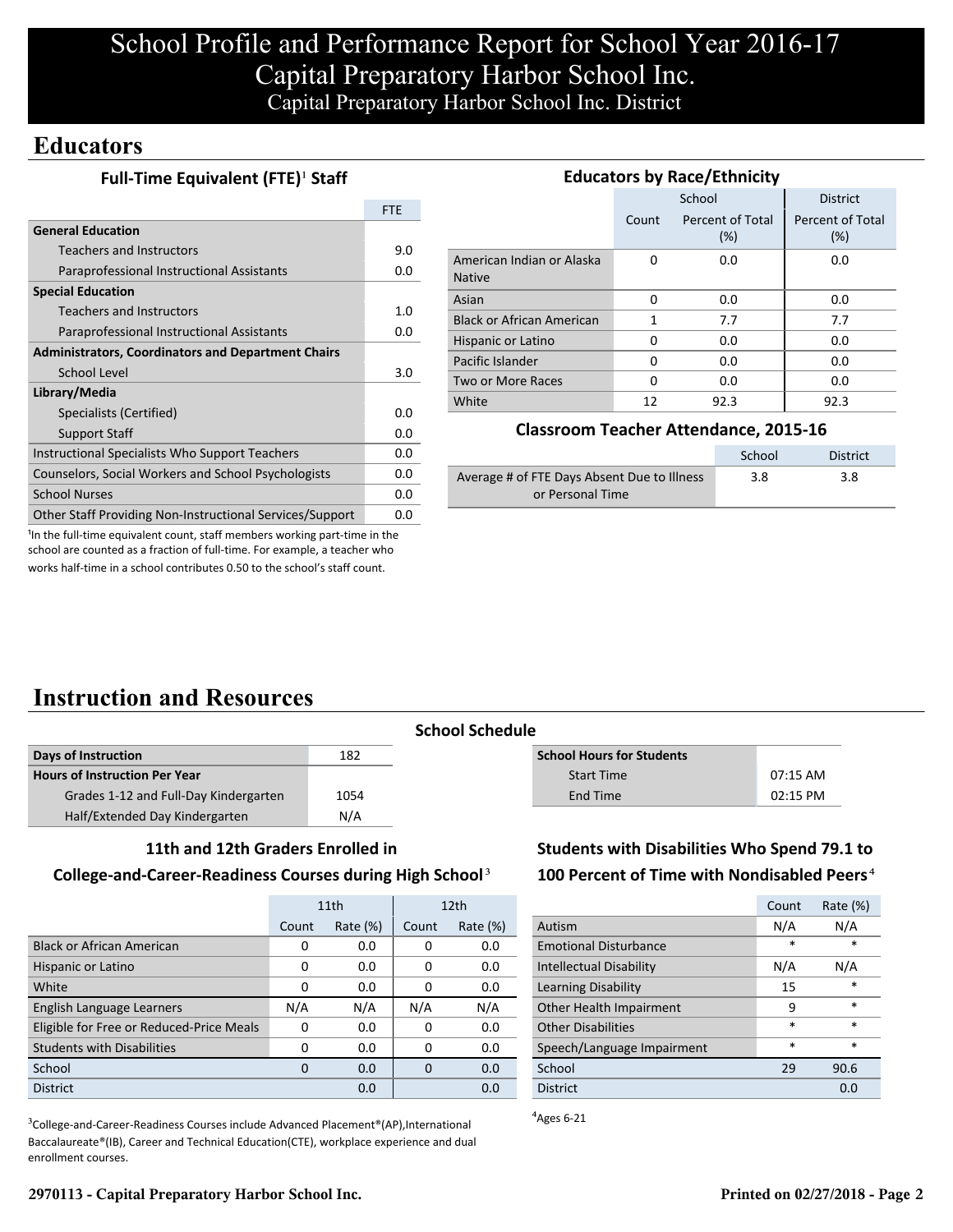### **Performance and Accountability**

#### **School Performance Index (SPI)**

A School Performance Index (SPI) is the average performance of students in a subject area (i.e., ELA, Mathematics or Science) on the state summative assessments.The SPI ranges from 0-100. An SPI is reported for all students tested in a school and for students in each individual student group. Connecticut's ultimate target for an SPI is 75.

|                                              | <b>English Language Arts(ELA)</b> |            | <b>Math</b> |            | <b>Science</b> |            |
|----------------------------------------------|-----------------------------------|------------|-------------|------------|----------------|------------|
|                                              | Count                             | <b>SPI</b> | Count       | <b>SPI</b> | Count          | <b>SPI</b> |
| American Indian or Alaska Native             | 0                                 | N/A        | 0           | N/A        | 0              | N/A        |
| Asian                                        | $\Omega$                          | N/A        | 0           | N/A        | 0              | N/A        |
| <b>Black or African American</b>             | 110                               | 59.1       | 110         | 52.5       | 51             | 47.5       |
| Hispanic or Latino                           | 30                                | 60.9       | 30          | 50.3       | 16             | $\ast$     |
| Native Hawaiian or Other Pacific Islander    | 0                                 | N/A        | 0           | N/A        | 0              | N/A        |
| Two or More Races                            | $\ast$                            | $\ast$     | $\ast$      | $\ast$     | $\ast$         | $\ast$     |
| White                                        | $\ast$                            | $\ast$     | $\ast$      | $\ast$     | $\mathbf 0$    | N/A        |
| English Language Learners                    | 9                                 | $\ast$     | 9           | $\ast$     | $\ast$         | $\ast$     |
| Non-English Language Learners                | 134                               | 60.0       | 134         | 52.4       | $\ast$         | $\ast$     |
| Eligible for Free or Reduced-Price Meals     | 83                                | 58.3       | 83          | 49.8       | 45             | 45.6       |
| Not Eligible for Free or Reduced-Price Meals | 60                                | 61.3       | 60          | 55.2       | 24             | 50.5       |
| <b>Students with Disabilities</b>            | 11                                | $\ast$     | 11          | $\ast$     | 6              | $\ast$     |
| <b>Students without Disabilities</b>         | 132                               | 61.1       | 132         | 53.7       | 63             | 48.2       |
| <b>High Needs</b>                            | 86                                | 57.5       | 86          | 49.2       | 46             | 45.5       |
| Non-High Needs                               | 57                                | 62.7       | 57          | 56.5       | 23             | 51.0       |
| School                                       | 143                               | 59.6       | 143         | 52.1       | 69             | 47.3       |

### **National Assessment of Educational Progress (NAEP): Percent At or Above Proficient1**

|                        | <b>NAEP 2015</b> | <b>NAEP 2013</b> |          |
|------------------------|------------------|------------------|----------|
| <b>READING</b>         | Grade 4          | Grade 8          | Grade 12 |
| Connecticut            | 43%              | 43%              | 50%      |
| <b>National Public</b> | 35%              | 33%              | 36%      |
| <b>MATH</b>            | Grade 4          | Grade 8          | Grade 12 |
| Connecticut            | 41%              | 36%              | 32%      |
| <b>National Public</b> | 39%              | 32%              | 25%      |

<sup>1</sup>NAEP is often called the "Nation's Report Card." It is sponsored by the U.S. Department of Education. This table compares Connecticut's performance to that of national public school students. Performance standards for state assessments and NAEP are set independently. Therefore, one should not expect performance results to be the same [across Smarter Balanced and NAEP. Instead, NAEP results are meant to](http://portal.ct.gov/-/media/SDE/Student-Assessment/NAEP/ct_naep_2015_results_by_performance_level.pdf?la=en) complement other state assessment data. To view student subgroup performance on NAEP, click here.

### **Physical Fitness Tests: Students Reaching Health Standard**²

|                      | Percent of Students by Grade <sup>3</sup> (%) |     |     |     |       | <b>All Tested Grades</b> |
|----------------------|-----------------------------------------------|-----|-----|-----|-------|--------------------------|
|                      | $\overline{4}$                                | 6   | 8   | 10  | Count | Rate (%)                 |
| Sit & Reach          | N/A                                           | N/A | N/A | N/A | N/A   | N/A                      |
| Curl Up              | N/A                                           | N/A | N/A | N/A | N/A   | N/A                      |
| Push Up              | N/A                                           | N/A | N/A | N/A | N/A   | N/A                      |
| Mile Run/PACER       | N/A                                           | N/A | N/A | N/A | N/A   | N/A                      |
| All Tests - School   | N/A                                           | N/A | N/A | N/A | N/A   | N/A                      |
| All Tests - District | N/A                                           | N/A | N/A | N/A |       | N/A                      |

 $2$ The Connecticut Physical Fitness Assessment (CPFA) is administered to all students in Grades 4, 6, 8 and 10. The health-related fitness scores gathered through the CPFA should be used to educate and motivate children and their families to increase physical activity and develop lifetime fitness habits.

<sup>3</sup>Only students assessed in all four areas are included in this calculation.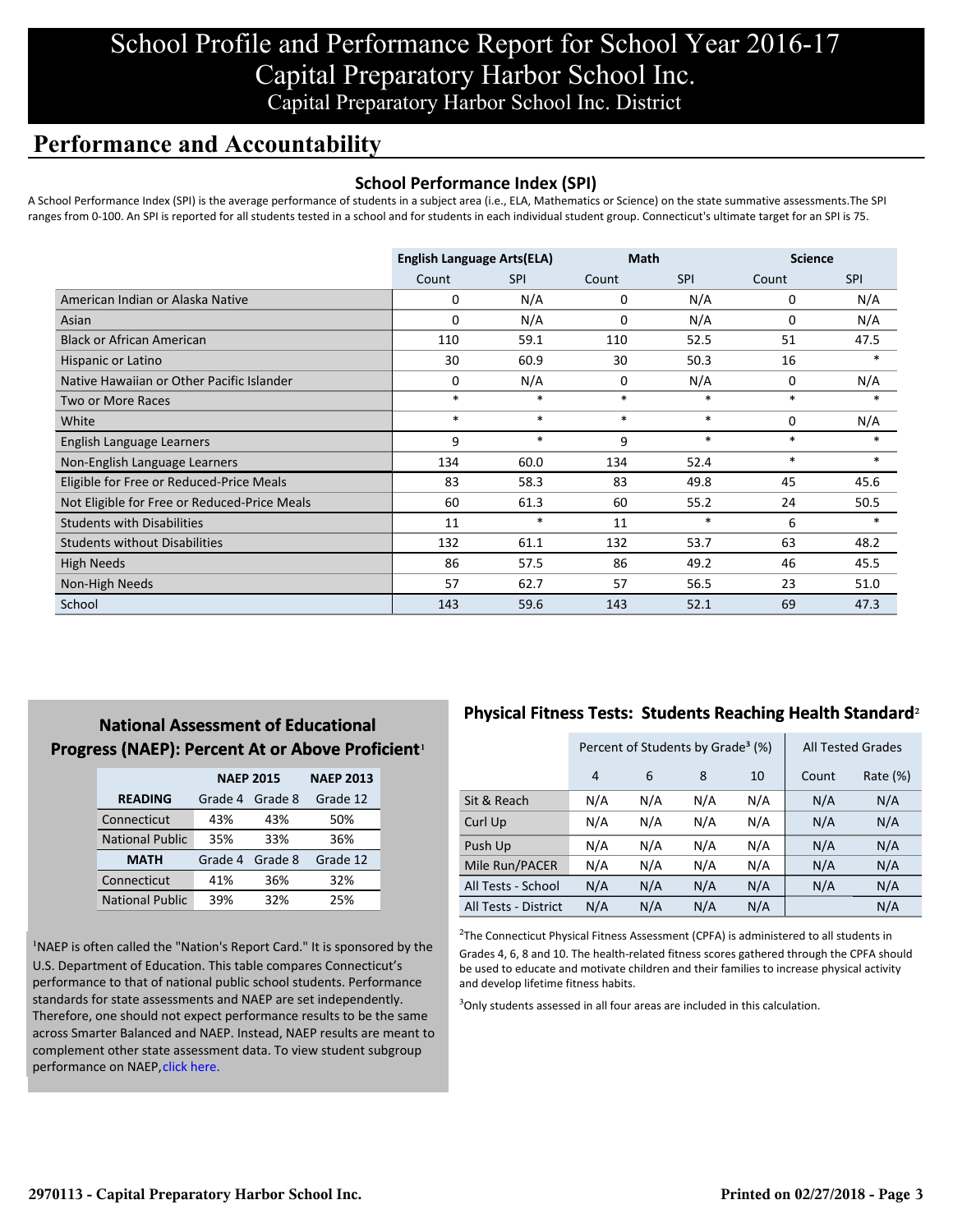#### **Cohort Graduation: Four-Year**<sup>1</sup>

|                                          | 2015-16                   |             |
|------------------------------------------|---------------------------|-------------|
|                                          | Cohort Count <sup>2</sup> | Rate $(\%)$ |
| <b>Black or African American</b>         | *                         | *           |
| Hispanic or Latino                       | $\ast$                    | $\ast$      |
| English Language Learners                | N/A                       | N/A         |
| Eligible for Free or Reduced-Price Meals | *                         | $\ast$      |
| <b>Students with Disabilities</b>        | $\ast$                    | 0.0         |
| School                                   | $\ast$                    | $\ast$      |
| <b>District</b>                          |                           | $\ast$      |

<sup>1</sup>The four-year cohort graduation rate represents the percentage of first-time 9th graders who earn a standard high school

[diploma within four years.](http://www.sde.ct.gov/sde/cwp/view.asp?a=2758&q=334898)

 $2$ Cohort count includes all students in the cohort as of the end of the 2015-16 school year.

### **11th and 12th Graders Meeting Benchmark on at Least One College Readiness Exam**⁴

|                                             | Participation <sup>5</sup> |          | <b>Meeting Benchmark</b> |
|---------------------------------------------|----------------------------|----------|--------------------------|
|                                             | Rate $(\%)$                | Count    | Rate $(\%)$              |
| Female                                      | *                          | $\Omega$ | $\ast$                   |
| Male                                        | 100.0                      | $\ast$   | $\ast$                   |
| <b>Black or African American</b>            | 100.0                      | $\ast$   | $\ast$                   |
| Hispanic or Latino                          | $\ast$                     | $\Omega$ | $\ast$                   |
| White                                       | *                          | 0        | $\ast$                   |
| English Language Learners                   | N/A                        | N/A      | N/A                      |
| Eligible for Free or<br>Reduced-Price Meals | 100.0                      | $\ast$   | $\ast$                   |
| <b>Students with Disabilities</b>           | *                          | $\Omega$ | $\ast$                   |
| School                                      | 100.0                      | $\ast$   | $\ast$                   |
| <b>District</b>                             | 100.0                      |          | $\ast$                   |

 $3$ College readiness exams and benchmark scores are as follows:

- SAT® meets benchmark on SAT, Revised SAT or Connecticut School Day SAT
- ACT® meets benchmark score on 3 of 4 exams (benchmark score varies by subject)
- AP® 3 or higher on any one  $AP^®$  exam
- IB® 4 or higher on any one IB® exam
- Smarter Balanced Level 3 or higher on both ELA and math

 $4$ Participation Rate equals the number of test-takers in 11th and 12th grade divided by the number of students enrolled in those grades, as a percent. Sources:

SAT® and AP® statistics derived from data provided by the College Board.

- Copyright © 2017 The College Board. www.collegeboard.org
- ACT® statistics derived from data provided by ACT, Inc.

Copyright © 2017 ACT, Inc. www.act.org

IB® statistics derived from data provided by the International Baccalaureate Organization.

Copyright © International Baccalaureate Organization 2017

#### **College Entrance and Persistence**

|                                                    | Class of 2016         | Class of 2015            |
|----------------------------------------------------|-----------------------|--------------------------|
|                                                    | Entrance <sup>6</sup> | Persistence <sup>7</sup> |
|                                                    | Rate (%)              | Rate (%)                 |
| Female                                             | N/A                   | N/A                      |
| Male                                               | N/A                   | N/A                      |
| <b>Black or African American</b>                   | N/A                   | N/A                      |
| Hispanic or Latino                                 | N/A                   | N/A                      |
| White                                              | N/A                   | N/A                      |
| English Language Learners                          | N/A                   | N/A                      |
| Eligible for Free or<br><b>Reduced-Price Meals</b> | N/A                   | N/A                      |
| <b>Students with Disabilities</b>                  | N/A                   | N/A                      |
| School                                             | N/A                   | N/A                      |
| <b>District</b>                                    | N/A                   | N/A                      |

 $5$ College entrance refers to the percent of high school graduates from the year who enrolled in college any time during the first year after high school.

⁶College persistence refers to the percent of students who enrolled in college the first year after high school and returned for a second year (Freshman to Sophomore persistence).

Source: National Student Clearinghouse